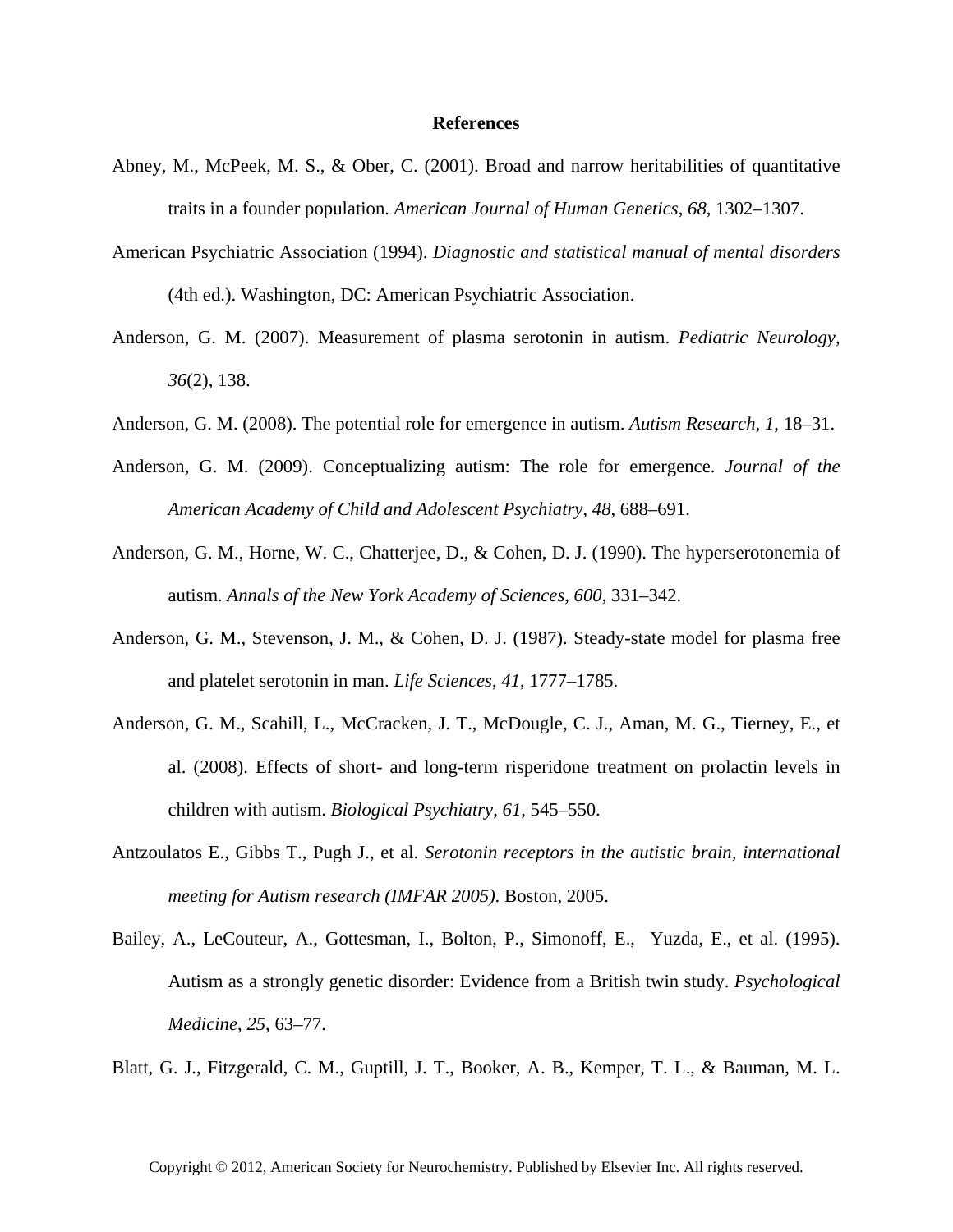(2001). Density and distribution of hippocampal neurotransmitter receptors in autism: An autoradiographic study. *Journal of Autism and Developmental Disorders*, *31*, 537–543.

- Brkanac, Z., Raskind, W. H., & King, B. H. (2008). Pharmacology and genetics of autism: Implications for diagnosis and treatment. *Personalized Medicine*, *5*, 599–607.
- Bubenik, G. A. (2002). Gastrointestinal melatonin: Localization, function, and clinical relevance. *Digestive Diseases and Sciences*, *47*, 2336–2348.
- Carneiro, A. M., & Blakely, R. D. (2006). Serotonin-, protein kinase C-, and Hic-5-associated redistribution of the platelet serotonin transporter. *The Journal of Biological Chemistry*, *281*, 24769–24780.
- Carneiro, A. M., Cook, E. H., Murphy, D. L., (2008). Interactions between integrin alphaIIbbeta3 and the serotonin transporter regulate serotonin transport and platelet aggregation in mice and humans. *The Journal of Clinical Investigation*, *118*, 1544– 1552.
- Chrousos, G. P., & Gold, P. W. (1992). The concepts of stress and stress system disorders. Overview of physical and behavioral homeostasis. *JAMA: The Journal of the American Medical Association*, *267*, 1244–1252.
- Chugani, D. C., Muzik, O., Behen, M., et al. (1999). Developmental changes in brain serotonin synthesis capacity in autistic and nonautistic children. *Annals of Neurology*, *45*, 287–295.
- Cook, E. H. (1990). Autism: Review of neurochemical investigation. *Synapse*, *6*, 292–308.
- Cook, E. H. (2001). Genetics of autism. *Child and Adolescent Psychiatric Clinics of North America*, *10*, 333–350.
- Cook, E. H., Jr., Arora, R. C., Anderson, G. M., et al. (1993). Platelet serotonin studies in hyperserotonemic relatives of children with autistic disorder. *Life Sciences*, *52*, 2005–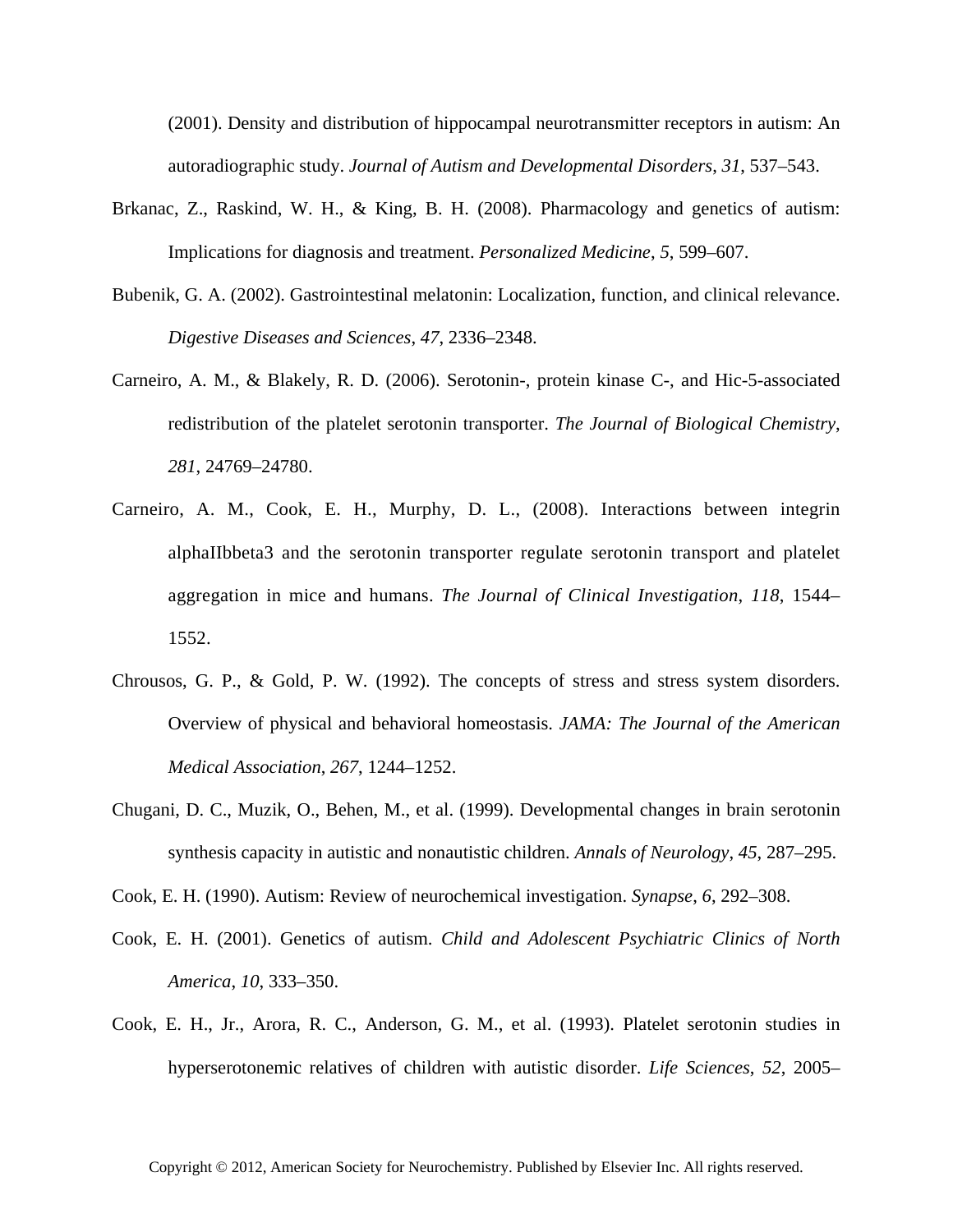- Cook, E., Leventhal, B. (1996). The serotonin system in autism. *Current Opinion in Pediatrics*, *8*, 348–354.
- Cote, F., Fligny, C., Bayard, E., Launay, J. M., Gershon, M. D., Mallet, J., et al. (2007). Maternal serotonin is crucial for murine embryonic development. *Proceedings of the National Academy of Sciences of the United States of America*, *104*, 329–334.
- Deutsch, S. I., Urbano, M. R., Neumann, S. A., Burket, J. A., & Katz, E. (2010). Cholinergic abnormalities in autism: Is there a rationale for selective nicotinic agonist interventions?. *Clinical Neuropharmacology*, *33*, 114–120.
- Dykens, E. M., & Volkmar, F. R. (1997). Medical conditions associated with autism. In D. J. Cohen & F. R. Volkmar (Eds.), *Handbook of Autism and pervasive developmental 3s* (pp. 388–407) (2nd ed.). New York: Wiley.
- Erickson, C. A., Posey, D. J., Stigler, K. A., & McDougle, C. J. (2007). Pharmacologic treatment of autism and related disorders. *Pediatric Annals*, *36*, 575–585.
- Ernst, M., Zametkin, A. J., Matochik, J. A., Pascualvaca, D., & Cohen, R. M. (1997). Reduced medial prefrontal dopaminergic activity in autistic children. *Lancet*, *350*, 638.
- Erspamer, V., & Asero, B. (1952). Identification of enteramine, the specific hormone of the enterochromaffin cell system, as 5-hydroxytryptamine. *Nature*, *169*, 800–801.
- Esbensen, A. J., & Greenberg, J. S. Seltzer MM, Aman MG. (2009). A longitudinal investigation of psychotropic and non-psychotropic medication use among adolescents and adults with autism spectrum disorders. *Journal of Autism and Developmental Disorders*, *39*, 1339–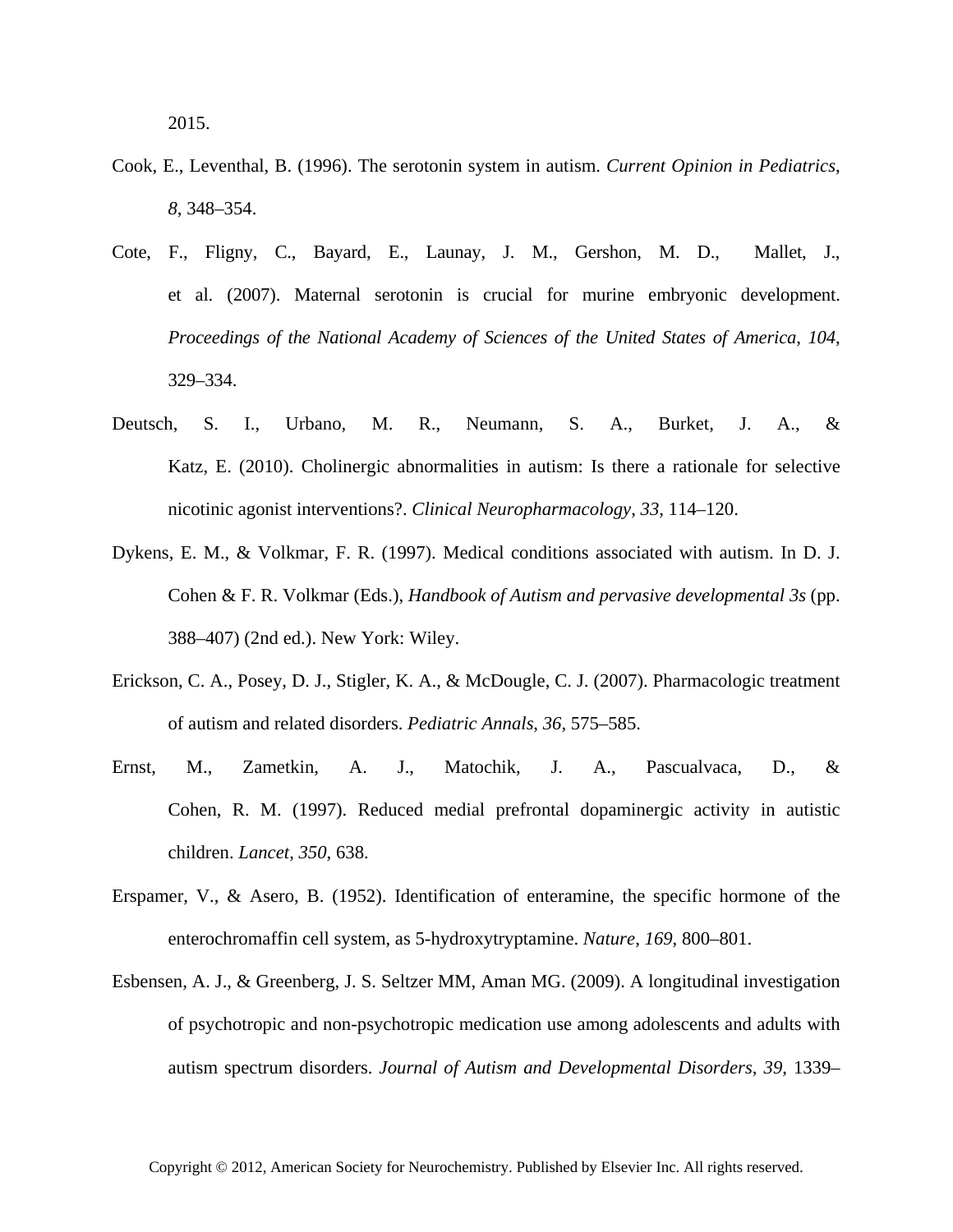- Fatemi, S. H. (2001). Reelin mutations in mouse and man: From Reeler mouse to schizophrenia, mood disorders, autism and lissencephaly. *Molecular Psychiatry*, *6*, 129–133.
- Fombonne, E. (2009). Epidemiology of pervasive developmental disorders. *Pediatric Research*, *65*, 591–598.
- Folstein, S. E., & Rosen-Sheidley, B. (2001). Genetics of autism: Complex aetiology for a heterogeneous disorder. *Nature Reviews Genetics*, *2*, 943–955.
- Folstein, S. E., & Rutter, M. (1977). Infantile autism: A genetic study of 21 twin pairs. *Journal of Child Psychology and Psychiatry, and Allied Disciplines*, *18*, 297–321.
- Goldberg, J., Anderson, G. M., & Zwaigenbaum, L., et al. (2009). Cortical serotonin type-2 receptor density in parents of children with autism spectrum disorders. *Journal of Autism and Developmental Disorders*, *39*, 97–104.
- Gottesman, I. I., & Hanson, D. R. (2005). Human development: Biological and genetic processes. *Annual Review of Psychology*, *56*, 263–286.
- Gupta, A. R., & State, M. W. (2007). Recent advances in the genetics of autism. *Biological Psychiatry*, *61*, 429–437.
- Happé, F., Ronald, A., & Plomin, R. (2006). Time to give up on a single explanation for autism. *Nature Neuroscience*, *9*, 1218–1220.
- IGDA Workgroup, WPA (2003). IGDA. 8: Idiographic (personalized) diagnostic formulation. *The British Journal of Psychiatry. Supplement*, *45*, s55–s57.
- Kanner, L. (1943). Autistic disturbances of affective contact. *Nervous Child*, *2*, 217–243.
- King, B. H., Hollander, E., Sikich, L., et al. (2009). Lack of efficacy of citalopram in children with autism spectrum disorders and high levels of repetitive behavior: Citalopram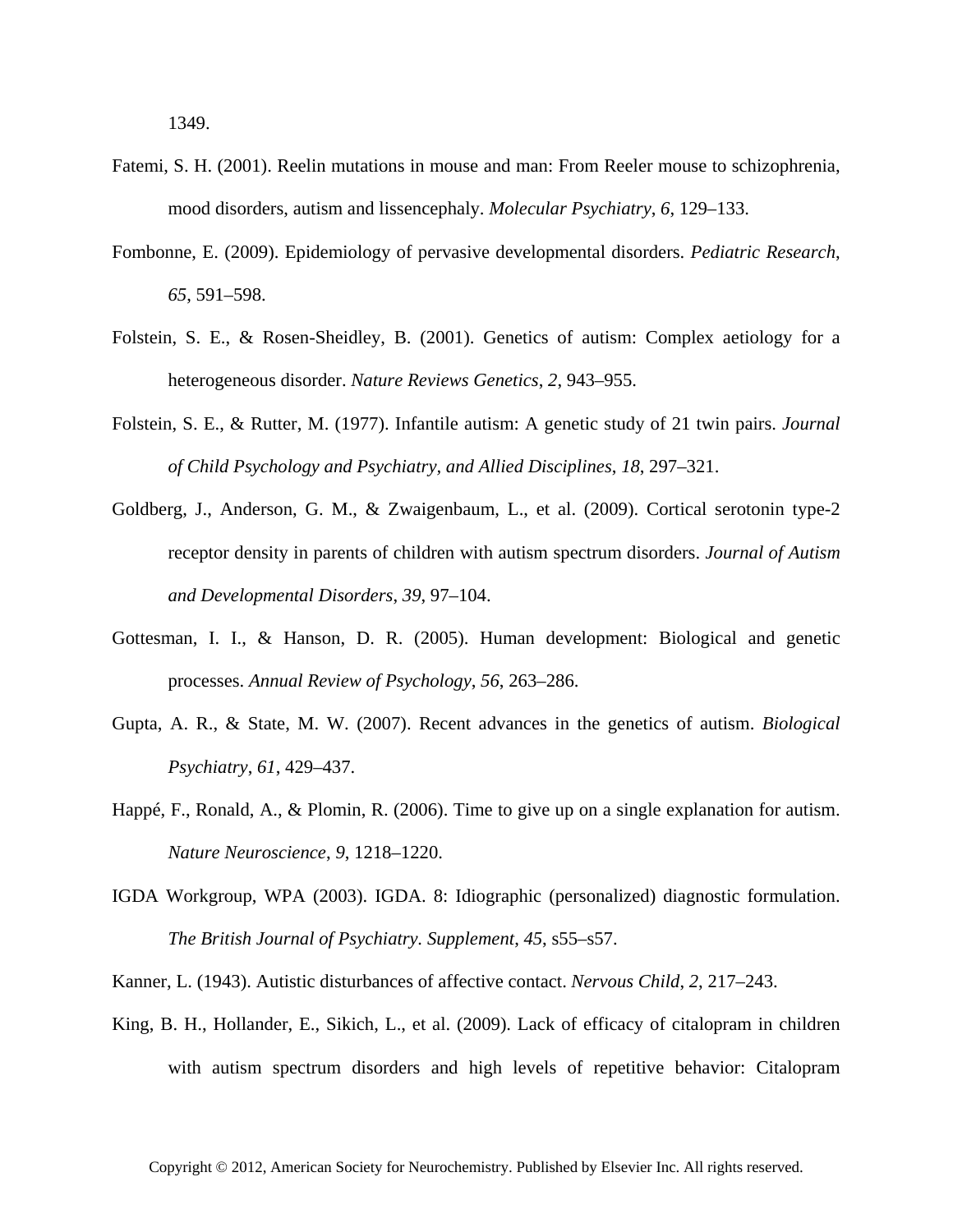ineffective in children with autism. *Archives of General Psychiatry*, *66*, 583–590.

- Lam, K. S., Aman, M. G., & Arnold, L. E. (2006). Neurochemical correlates of autistic disorder: A review of the literature. *Research in Developmental Disabilities*, *27*(3), 254–289.
- Launay, J. M., Burzstein, C., Ferrari, P., Dreux, C., Braconnier, A., Zarifian, E., et al. (2001). The genetics of autism. *Acta Psychiatrica Scandinavica*, *103*, 411–427.
- Lord, C. (2011). Epidemiology: How common is autism? *Nature*, *474*(7350), 166–168. doi: 10.1038/474166a.
- Lykken, D. T. (2006). The mechanism of emergenesis. *Genes, Brain & Behavior*, *5*, 306–310.
- Martin, A., Scahill, L., Klin, A., & Volkmar, F. R. (1999). Higher-functioning pervasive developmental disorders: Rates and patterns of psychotropic drug use. *Journal of the American Academy of Child and Adolescent Psychiatry*, *38*, 923–931.
- McBride, P. A., Anderson, G. M., Hertzig, M. E., Sweeney, M. E., Kream, J., Cohen, D. J., et al. (1989). Serotonergic responsivity in male young adults with autistic disorder: Results of a pilot study. *Archives of General Psychiatry*, *46*, 213–221.
- McBride, P. A., Anderson, G. M., & Shapiro, T. (1996). Autism research; bringing together approaches to pull apart the disorder. *Archives of General Psychiatry*, *53*, 980–983.
- McCracken, J. T., McGough, J., Shah, B., et al. (2002). Risperidone in children with autism and serious behavioral problems. *The New England Journal of Medicine*, *347*, 314–321.
- McDougle, C. J., Erickson, C. A., Stigler, K. A., & Posey, D. J. (2005). Neurochemistry in the pathophysiology of autism. *The Journal of Clinical Psychiatry*, *66*(Suppl. 10), 9–18.
- McDougle, C., Naylor, S., Cohen, D., et al. (1996). Effects of tryptophan depletion in drug-free adults with autistic disorder. *Archives of General Psychiatry*, *53*, 993–1000.
- Meehl, P. E. (1979). A funny thing happened on the way to the latent entities. *Journal of*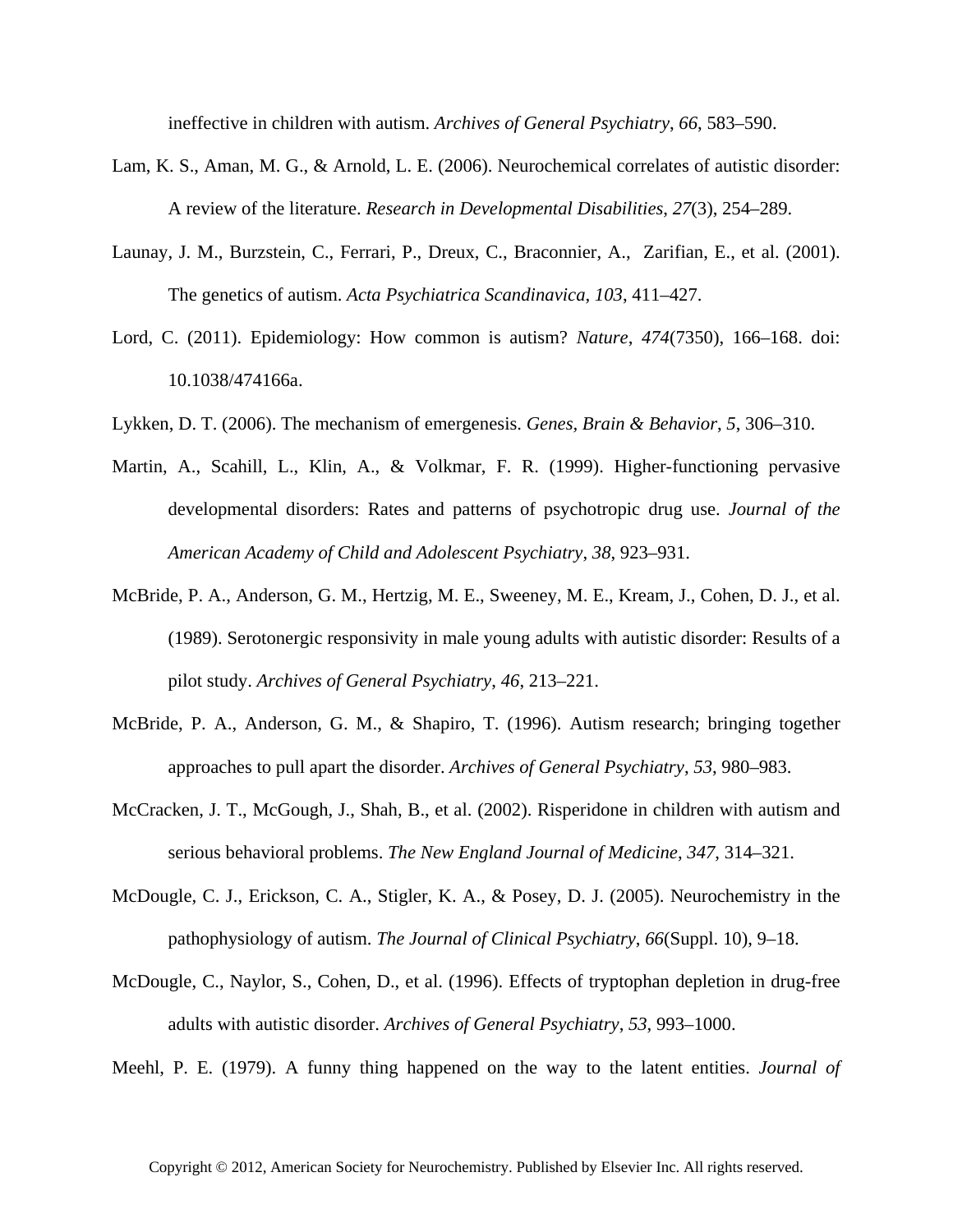*Personality Assessment*, *43*, 564–577.

- Minderaa, R. B., Anderson, G. M., Volkmar, F. R., Harcherik, D., Akkerhuis, G. W., & Cohen, D. J. (1989). Neurochemical study of dopamine functioning in autistic and normal subjects. *Journal of the American Academy of Child and Adolescent Psychiatry*, *28*, 200–206.
- Minderaa, R. B., Anderson, G. M., Volkmar, F. R., Akkerhuis, B. S., & Cohen, D. J. (1994). Noradrenergic and adrenergic functioning in autism. *Biological Psychiatry*, *36*, 237–241.
- Minshew, N. J., Sweeney, J. A., & Bauman, M. L. (1997). Neurological aspects of autism. In D. J. Cohen & F. Volkmar (Eds.), *Handbook of aut and pervasive dev dis* (pp. 344– 369) (2nd ed.). New York: Wiley.
- Mulder, E. J., Anderson, G. M., Kema, I. P., et al. (2004). Platelet serotonin levels in pervasive developmental disorders and mental retardation: Diagnostic group differences, withingroup distribution, and behavioral correlates. *Journal of the American Academy of Child and Adolescent Psychiatry*, *43*, 491–499.
- Mulder, E. J., Anderson, G. M., Kemperman, R. F., et al. (2009). Urinary excretion of 5 hydroxyindoleacetic acid, serotonin and 6-sulphatoxymelatonin in normoserotonemic and hyperserotonemic autistic individuals. *Neuropsychobiology*, *61*(27–32), 2009.
- Murphy, D. G., Daly, E., Schmitz, N., et al. (2006). Cortical serotonin 5-HT2A receptor binding and social communication in adults with Asperger's syndrome: An *in vivo* SPECT study. *The American Journal of Psychiatry*, *163*, 934–936.
- Narayan, M., Srinath, S., Anderson, G. M., et al. (1993). Cerebrospinal fluid levels of homovanillic acid and 5-hydroxyindoleacetic acid in autism. *Biological Psychiatry*, *33*, 630–635.
- Nazeer, A. (2011). Psychopharmacology of autistic spectrum disorders in children and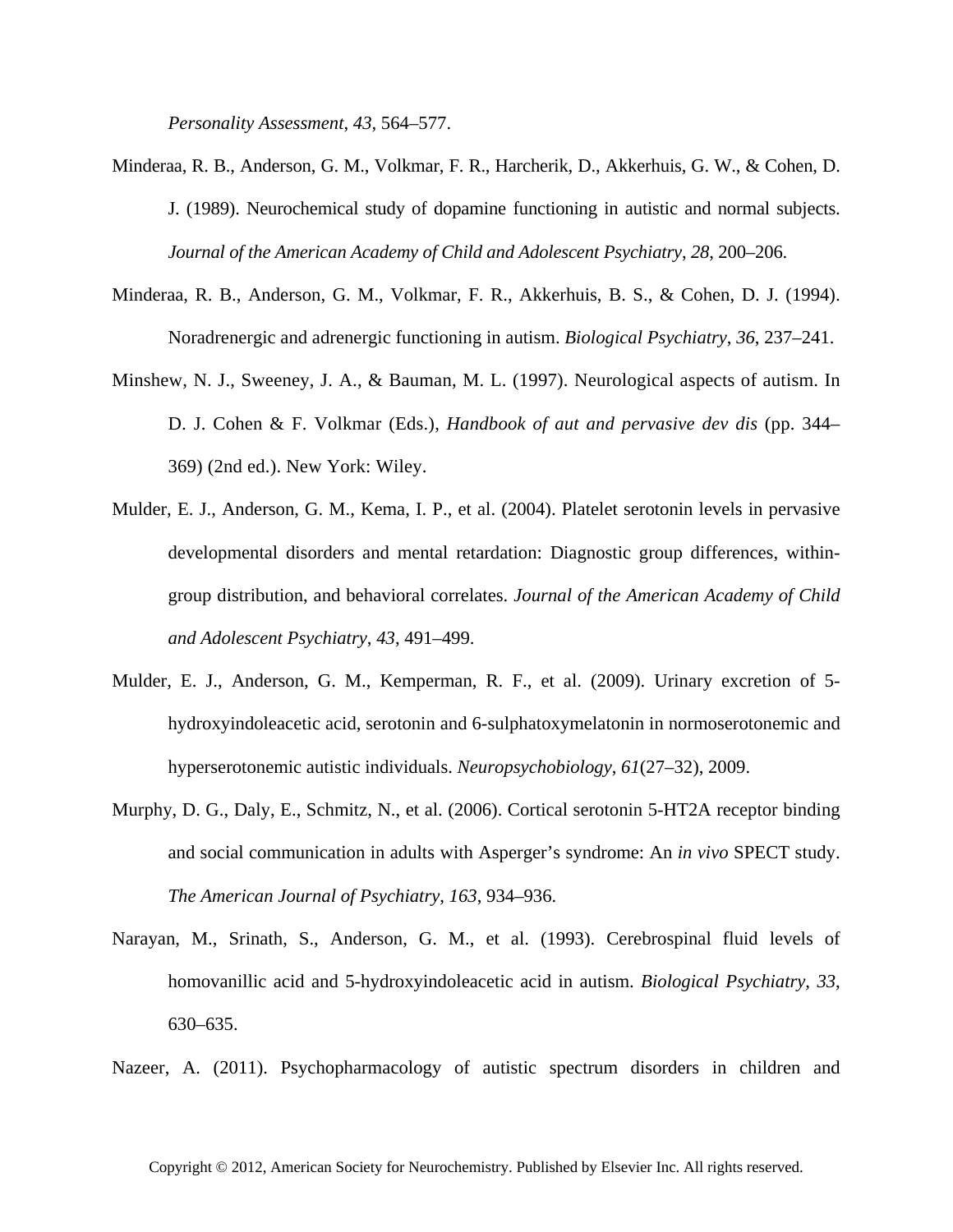adolescents. *Pediatric Clinics of North America*, *58*, 85–97.

- Oblak, A. L., Gibbs, T. T., & Blatt, G. J. (2011). Reduced GABAA receptors and benzodiazepine binding sites in the posterior cingulate cortex and fusiform gyrus in autism. *Brain Research*, *22*(1380), 218–228.
- Novotny, S., Hollander, E., Allen, A., et al. (2000). Increased growth hormone response to sumatriptan challenge in adult autistic disorders. *Psychiatry Research*, *94*, 173–177.
- Osterling, J., & Dawson, G. (1994). Early recognition of children with autism: A study of first birthday home video tapes. *Journal of Autism and Developmental Disorders*, *24*, 247– 257.
- Perry, E. K., Lee, M. L., Martin-Ruiz, C. M., Court, J. A., Volsen, S. G., Merrit, J., et al. (2001). Cholinergic activity in autism: Abnormalities in the cerebral cortex and basal forebrain. *The American Journal of Psychiatry*, *158*, 1058–1066.
- Pickett, J., & London, E. (2005). The neuropathology of autism: A review. *Journal of Neuropathology & Experimental Neurology*, *64*, 925–935.
- Polleux, F., & Lauder, J. M. (2004). Toward a developmental neurobiology of autism. *Mental Retardation & Developmental Disabilities Research Reviews*, *10*, 303–317.
- Posey, D. J., Erickson, C. A., & McDougle, C. J. (2008). Developing drugs for core social and communication impairment in autism. *Child and Adolescent Psychiatric Clinics of North America*, *17*, 787–801.
- Purcell, A. E., Jeon, O. H., Zimmerman, A. W., Blue, M. E., & Pevsner, J. (2001). Postmortem brain abnormalities of the glutamate neurotransmitter system in autism. *Neurol*, *57*, 1618–1628.

Rapin, I. (2002). The autism-spectrum disorders. *The New England Journal of Medicine*, *347*,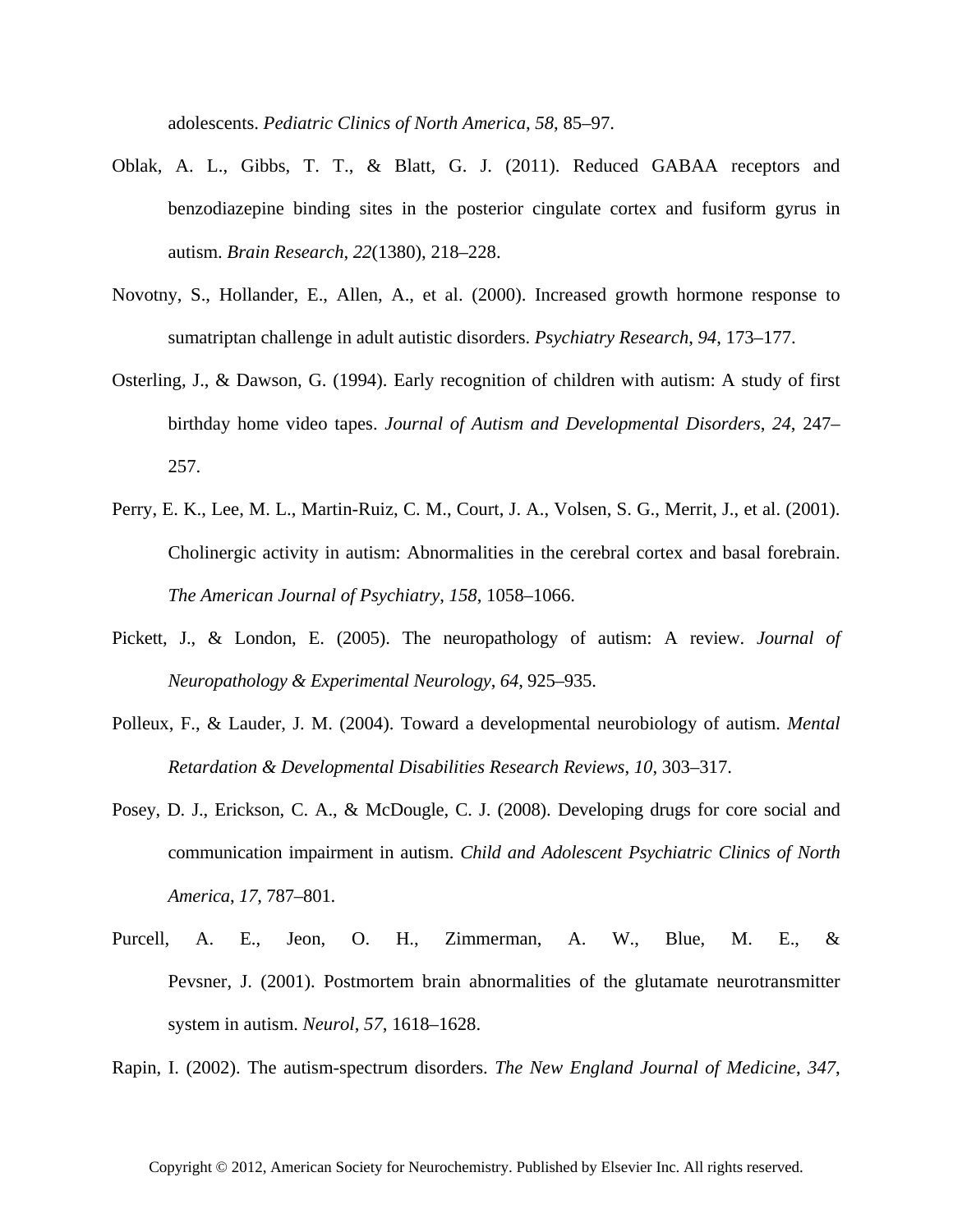302–303.

- Rapport, M. M., Green, A. A., & Page, I. H. (1948). Serum vasoconstrictor, serotonin; isolation and characterization. *The Journal of Biological Chemistry*, *176*, 1243–1251.
- Risch, N., Spiker, D., Lotspeich, L., Nouri, N., Hinds, D., Hallmayer, J., et al. (2000). Genetic studies of autism: From the 1970s into the millennium. *Journal of Abnormal Child Psychology*, *28*, 3–14.
- Rutter, M., Bailey, A., Bolton, P., & LeCouteur, A. (1994). Autism and known medical conditions: Myths and substance. *Journal of Child Psychology and Psychiatry, and Allied Disciplines*, *35*, 311–322.
- Santangelo, S. L., & Tsatsanis, K. (2005). What is known about autism: Genes, brain, and behavior. *American Journal of PharmacoGenomics*, *5*, 71–92.
- Scahill, L., & Lord, C. (2004). Subject selection and characterization in clinical trials in children with autism. *CNS Spectrums*, *9*, 22–32.
- Schain, R. J., & Freedman, D. X. (1961). Studies on 5-hydroxyindole metabolism in autistic and other mentally retarded children. *The Journal of Pediatrics*, *58*, 315–320.
- Sebat, J., Lakshmi, B., Malhotra, D., Troge, J., Lese-Martin, C., Walsh, T., et al. (2007). Strong association of de novo copy number mutations with autism. *Science*, *316*, 445–449.
- Shoaf, S. E., Carson, R. E., Hommer, D., et al. (2000). The suitability of [11C]-alpha-methyl-Ltryptophan as a tracer for serotonin synthesis: Studies with dual administration of [11C] and [14C] labeled tracer. *Journal of Cerebral Blood Flow and Metabolism: Official Journal of the International Society of Cerebral Blood Flow and Metabolism*, *20*, 244– 252.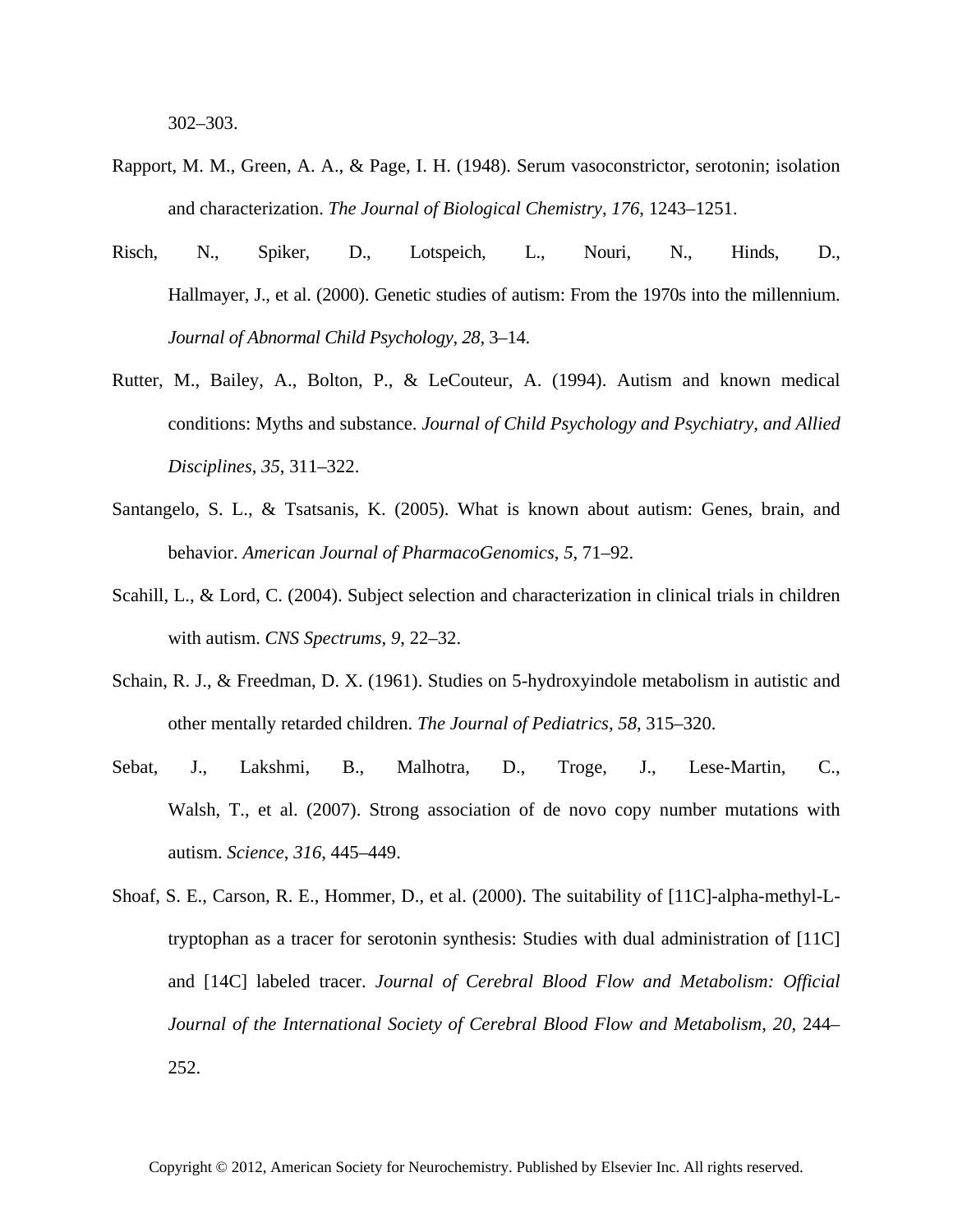- Steffenburg, S., Gillberg, C., Hellgren, L., Andersson., L., Gillberg, I. C., Jakobsson, G., et al. (1989). A twin study of autism in Denmark, Finland, Iceland, Norway and Sweden. *Journal of Child Psychology & Psychiatry & Allied Disciplines*, *30*, 405–416.
- The Autism Genome Project Consortium (2007). Mapping autism risk loci using genetic linkage and chromosomal rearrangements. *Nature Genetics*, *39*, 319–328.
- Tordjman, S., Anderson, G. M., McBride, P. A., Hertzig, M. E., Snow, M. E., Hall, L. M., et al. (1997). Plasma B-endorphin, adrenocorticotropin hormone, and cortisol in autism. *Journal of Child Psychology and Psychiatry, and Allied Disciplines*, *38*, 705–715.
- Tordjman, S., Anderson, G. M., Pichard, N., Charbuy, H., & Touitou, Y. (2005). Nocturnal excretion of 6-sulphatoxymelatonin in children and adolescents with autistic disorder. *Biological Psychiatry*, *57*, 134–138.
- Volkmar, F. R., Klin, A., Schultz, R., Rubin, E., & Bronen, R. (2000). Clinical Case Conference: Asperger's Disorder. *The American Journal of Psychiatry*, *157*, 262–267.
- Volkmar, F. R., & Nelson, D. S. (1990). Seizure disorders in autism. *Journal of the American Academy of Child and Adolescent Psychiatry*, *1*, 127–129.
- Waterhouse, L., Fein, D., & Modahl, C. (1996). Neurofunctional mechanisms in autism. *Psychological Review*, *103*, 457–489.
- Weiss, L. A., Veenstra-VanderWeele, J., Abney, M., et al. (2004). Genome-wide association study identifies ITGB3 as a QTL for whole blood serotonin. *European Journal of Human Genetics*, *12*(11), 949–954.
- Wing, L., & Wing, J. K. (1971). Multiple impairments in early childhood autism. *Journal of Autism & Childhood Schizophrenia*, *1*, 256–266.